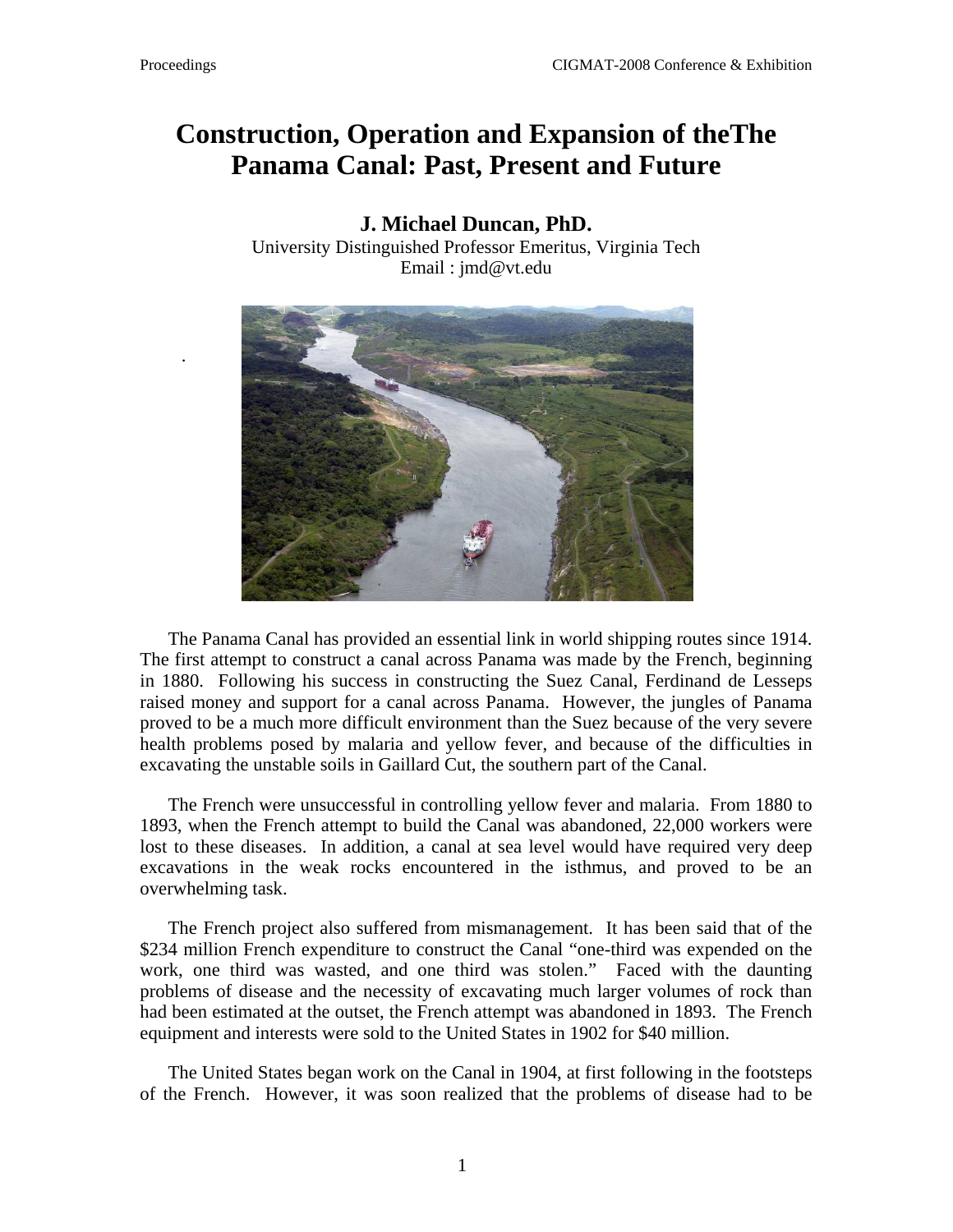solved before the project could be successful. President Theodore Roosevelt appointed a U. S. Army surgeon, Dr. William Crawford Gargas, to be in charge of sanitation measures, as he had been previously in Cuba. By 1905, yellow fever had been eradicated in the Canal Zone and malaria was under control.

John Stevens, the engineer who had built the Great Northern Railroad across the Pacific Northwest, developed the plan that made the U. S. project successful. Stevens' design involved a canal 85 feet above sea level, with three locks at each end of the canal to lift ships to the sailing level, and then lower them back to sea level at the other end of the canal. This design reduced the volume of excavation and the heights of the slopes along the canal, making the canal possible. The redesigned project required construction of the largest earth dam that had been built up to that time (Gatun Dam) and construction of six of the largest shipping locks ever built. The dimensions of the locks  $-1,000$  feet long, 110 feet wide, and 40 feet deep – set the size of what were the largest ships in the world for many years, called "Panamax" vessels.

Throughout construction and since, the Panama Canal has been plagued by massive landslides that blocked shipping and required closing of the Canal many times. Landslides have occurred at 70 locations in the eight-mile-long Gaillard Cut, and repeated episodes of sliding have occurred at most of these locations. Although preventing landslides in the Panama Canal has proved to be impossible, preventing landslides from closing the Canal is essential. If shippers lose confidence in the Canal as a reliable shipping route, they will take other routes, such as shipping by rail across the United States, or across Panama.

From 1914 through 1917, the Canal was closed seven times by landslides, for a total of eight months. From 1920 through 1986, the Canal was closed four times, for a total of six days. Since 1986 there have been no closures of the Canal.

The Landslide Control Program (the LCP) was established in 1968 to address the landslide problem proactively, and has been continually revised and improved based on experience. The essential aspects of the LCP are frequent monitoring of slope movements through field observation and instrumentation, and rapid response when movements or rates of movement exceed pre-set limits. The most frequently used method of stabilizing slides is excavation to flatten the slopes. Because excavation is used so often, unit prices are low. A recent example is stabilization of the East Lirio slide in 2005, where 411,000 cubic meters were excavated at a cost of US\$950,000, or \$2.30 per cubic meter.

The Panama Canal is now fully owned and operated by Panama. On December 31, 1999 control and ownership of the Canal was transferred from the United States to Panama. Under Panamanian management, the Canal has been deepened, widened, and straightened. Owing to the widening of the Gaillard Cut portion of the Canal, two-way traffic is now possible through the full length of the Canal. Having a wider sailing prism enhances the reliability of the Canal, because a landslide that might interfere with shipping in one of the lanes will slow traffic, but not close the canal.